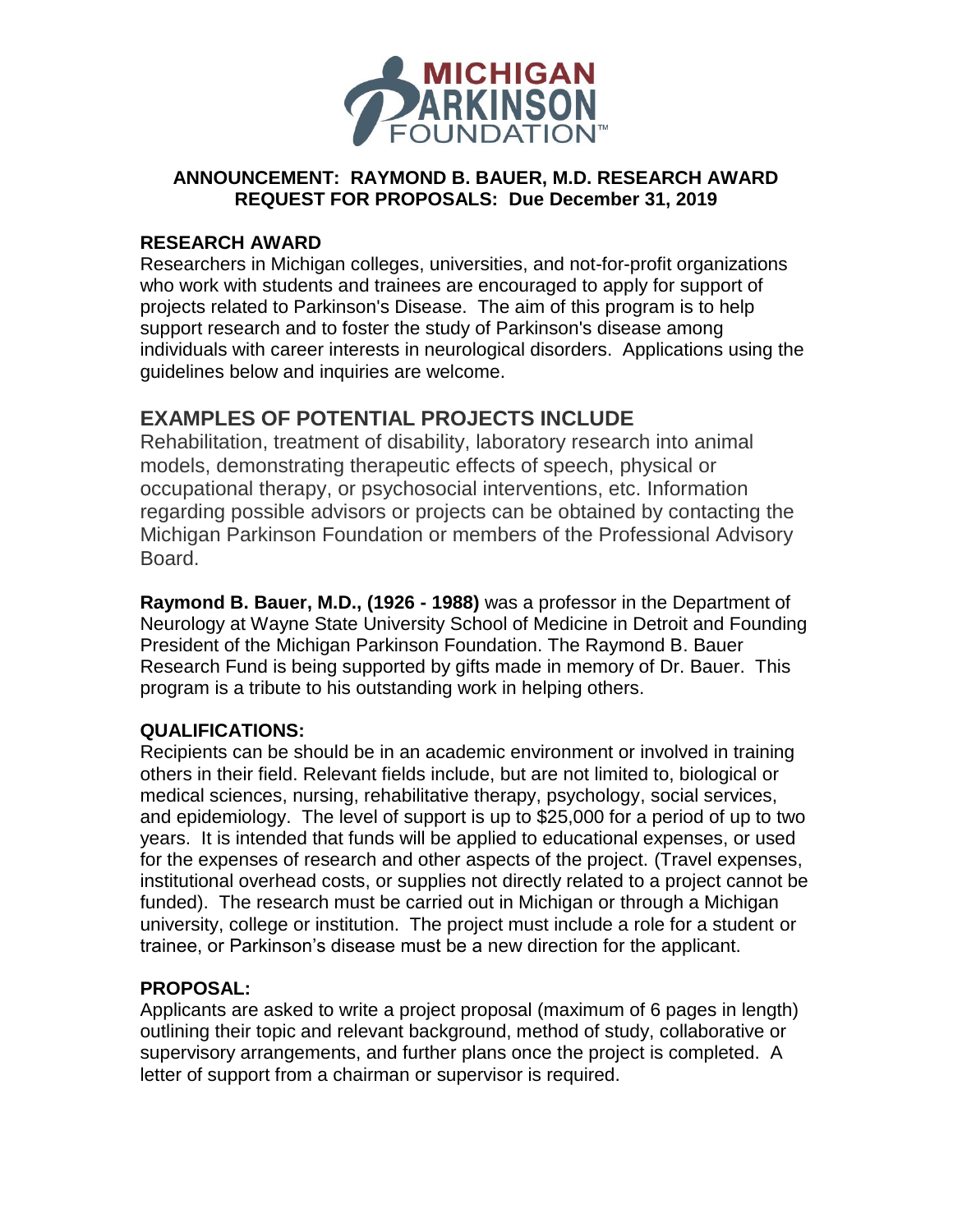

Projects subject to evaluation by an Institutional Review Board (IRB) must provide a copy of the IRB approval prior to the distribution of funds.

#### **SUPPORT MATERIALS**:

Applicants should submit a current C.V., a budget for their studies (listing salary support, supplies, services, and other materials), and a list of other current financial support (include sponsor, title, dates of support, total direct costs funded and PI).

#### **GRANT DEADLINE:**

The next application deadline is **December 31, 2019** and award announcements will be made by **February 28, 2020**. Proposals will be reviewed by the Professional Advisory Board of the Michigan Parkinson Foundation. For further information contact the Michigan Parkinson Foundation at 248-433-1117 or 800- 852-9781.

#### **SEND PROPOSALS** as a Microsoft Word document or PDF to:

marysuel@parkinsonsmi.org Address inquiries to: Michigan Parkinson Foundation Professional Advisory Board 30400 Telegraph, Suite 150 Bingham Farms, MI 48025 Fax: 248-433-1150 email: director@parkinsonsmi.org 800-852-9781 or 248-433-1011

Website: [www.parkinsonsmi.org](http://www.parkinsonsmi.org/)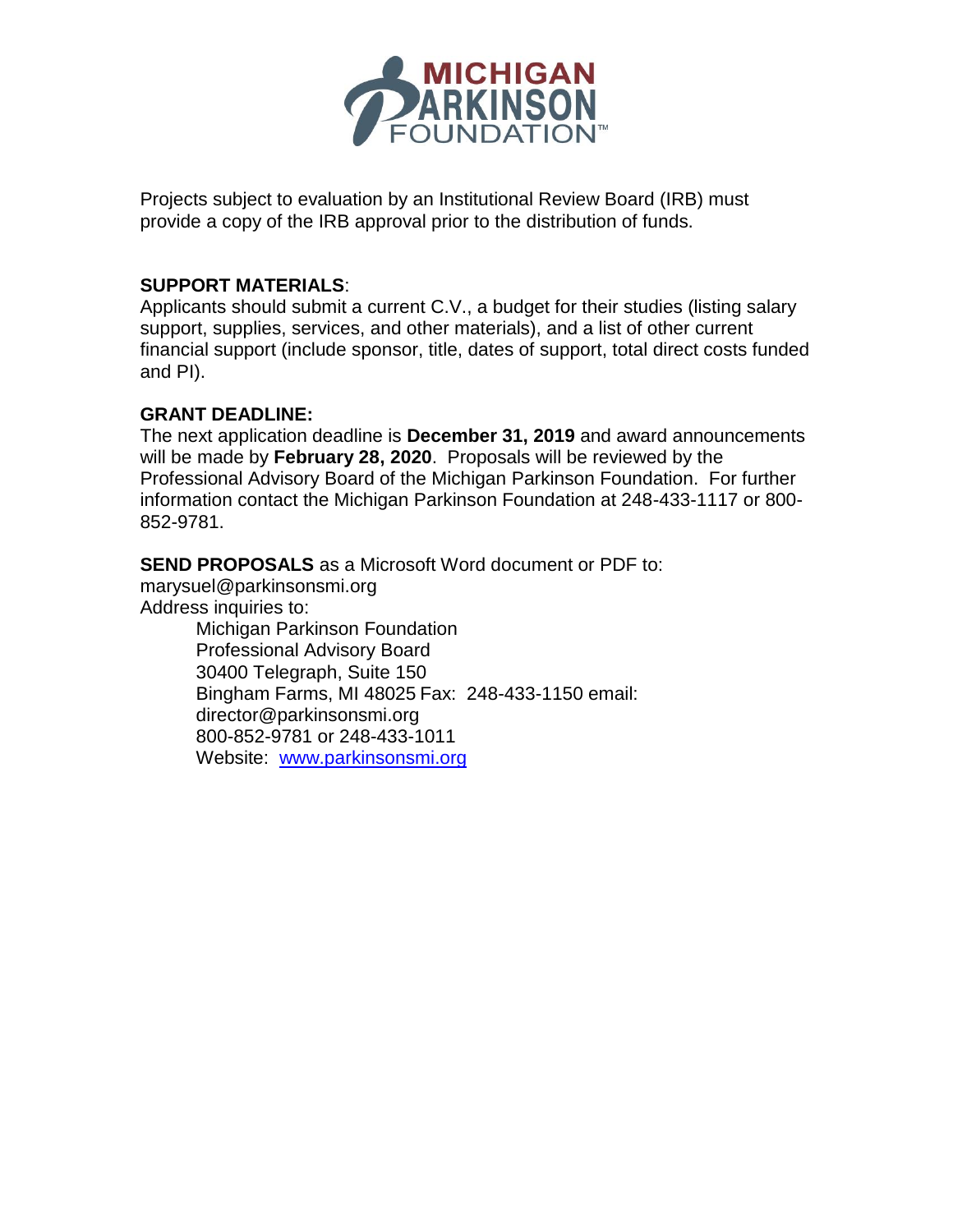

### **RAYMOND B. BAUER, MD RESEARCH AWARD APPLICATION**

**Name, title and address of official to whom grant funds should be sent:**

| Name, title of official authorizing the proposal: |  |
|---------------------------------------------------|--|
|                                                   |  |
|                                                   |  |

- 1. List all current sources of research support using a format similar to the "*NIH PHS 398 other support pages*". This should include project titles, periods of support and amount for each period. Do not include amounts for overhead or indirect costs.
- 2. List all sources of pending support, including support for other projects. Indicate amount, source and status of pending application(s). Applications made to other sponsors will not prejudice the application. In the event that funding for this proposal is secured from another source, The Foundation must be notified at once.
- 3. Include the following pledge: I pledge that current support does not cover the research for which support is sought in the application.

Signature:\_\_\_\_\_\_\_\_\_\_\_\_\_\_\_\_\_\_\_\_\_\_\_\_\_\_\_\_\_\_\_\_\_\_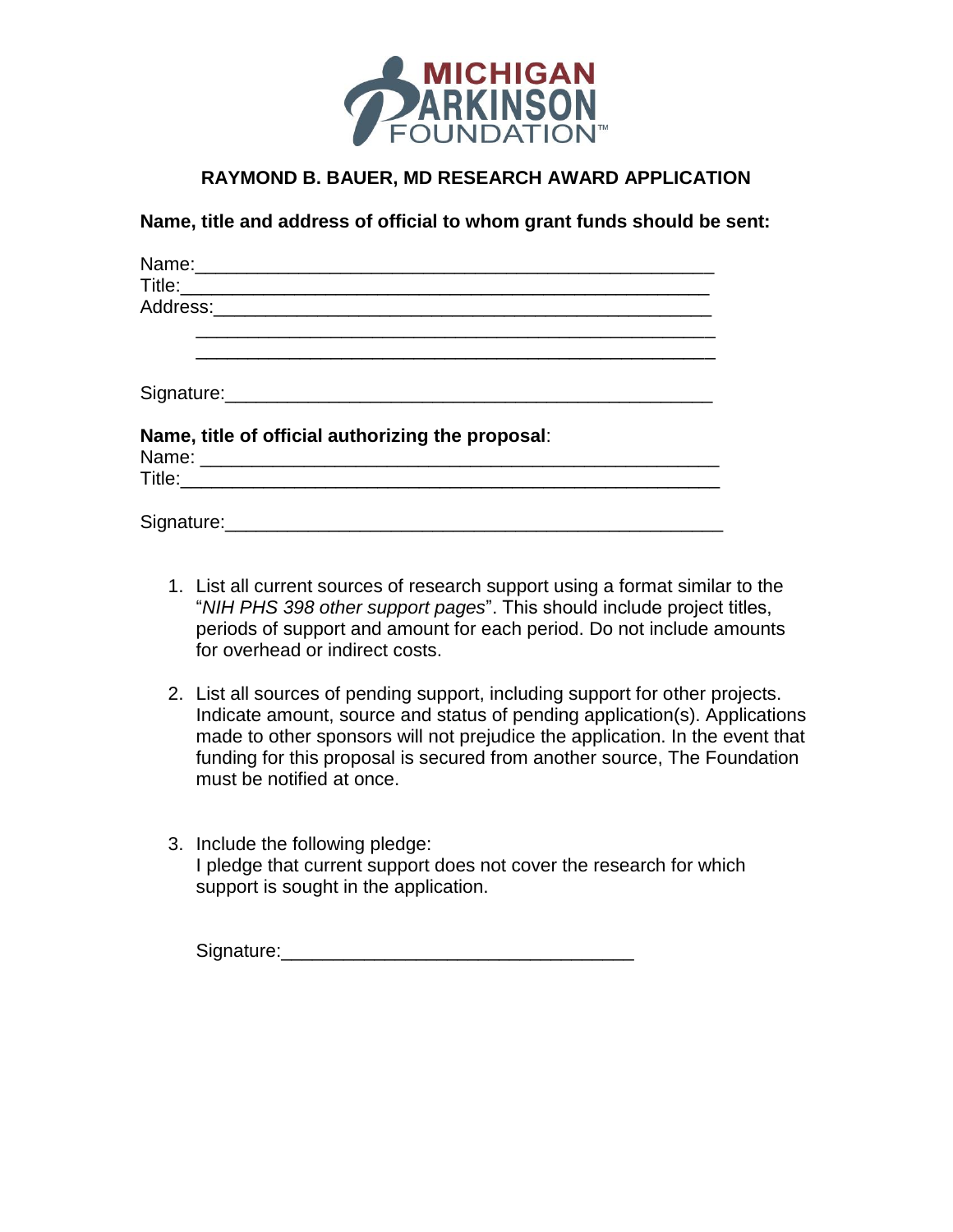

4. **SUMMARY OF THE PROPOSED RESEARCH** (In 400 words or less)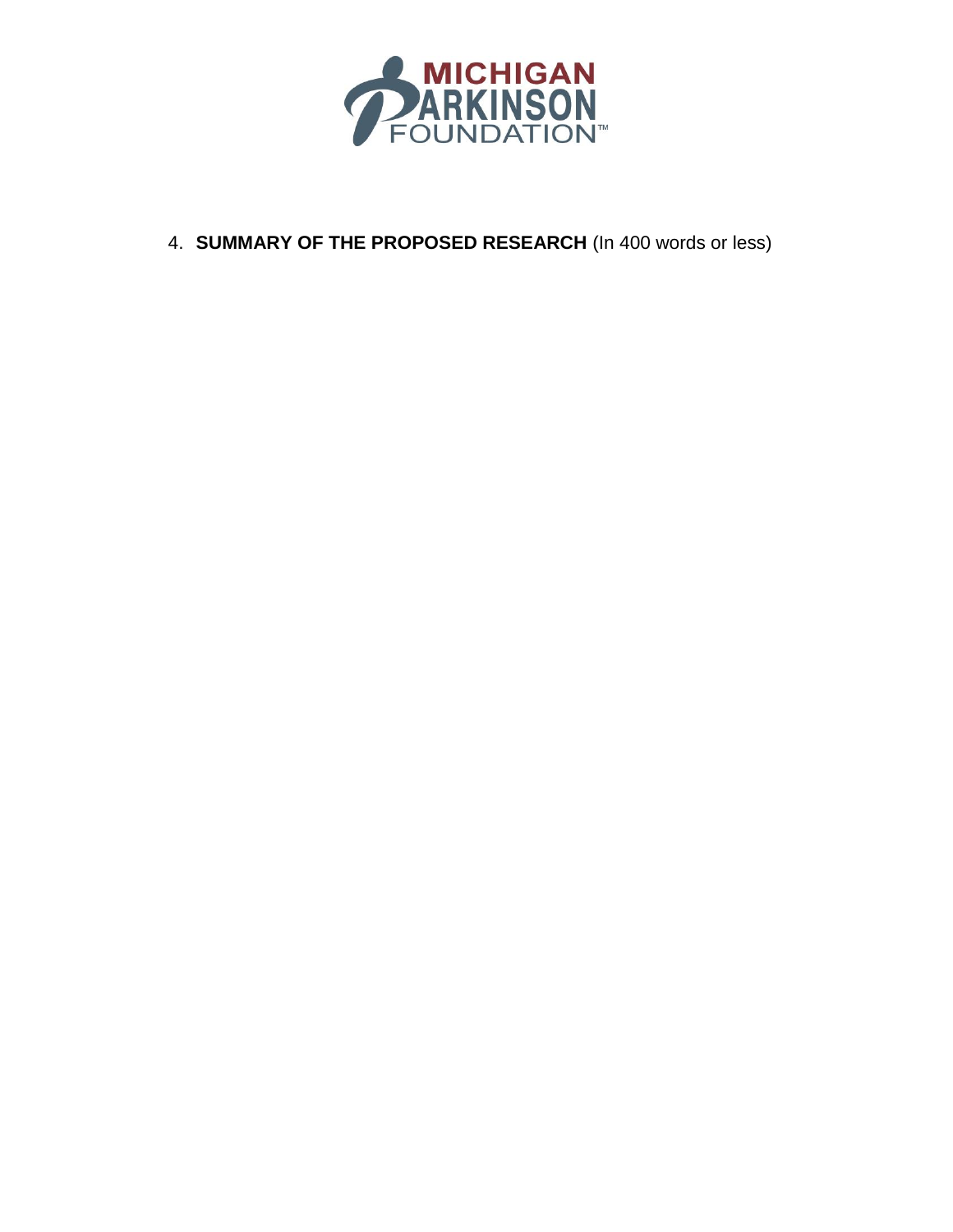

## **5. BUDGET**

| Year 1<br>Salaries:*            | Requested<br><b>From</b><br><b>Foundation</b> | Supported by<br>Institution | Supported by<br><b>Other Sources</b> |
|---------------------------------|-----------------------------------------------|-----------------------------|--------------------------------------|
| <b>New</b><br>Equipment:        |                                               |                             |                                      |
| Supplies:                       |                                               |                             |                                      |
| Travel:                         |                                               |                             |                                      |
| Other<br>Expenses:              |                                               |                             |                                      |
| Year 1 Total:                   |                                               |                             |                                      |
| Year <sub>2</sub><br>Salaries:* |                                               |                             |                                      |
| <b>New</b><br>Equipment:        |                                               |                             |                                      |
| Supplies:                       |                                               |                             |                                      |
| Travel:                         |                                               |                             |                                      |
| Other<br>Expenses:              |                                               |                             |                                      |
| Year 2 Total:                   |                                               |                             |                                      |
| <b>Grand Total:</b>             |                                               |                             |                                      |

\*(List all project participants for whom salary support is requested. Do not include indirect or overhead costs)